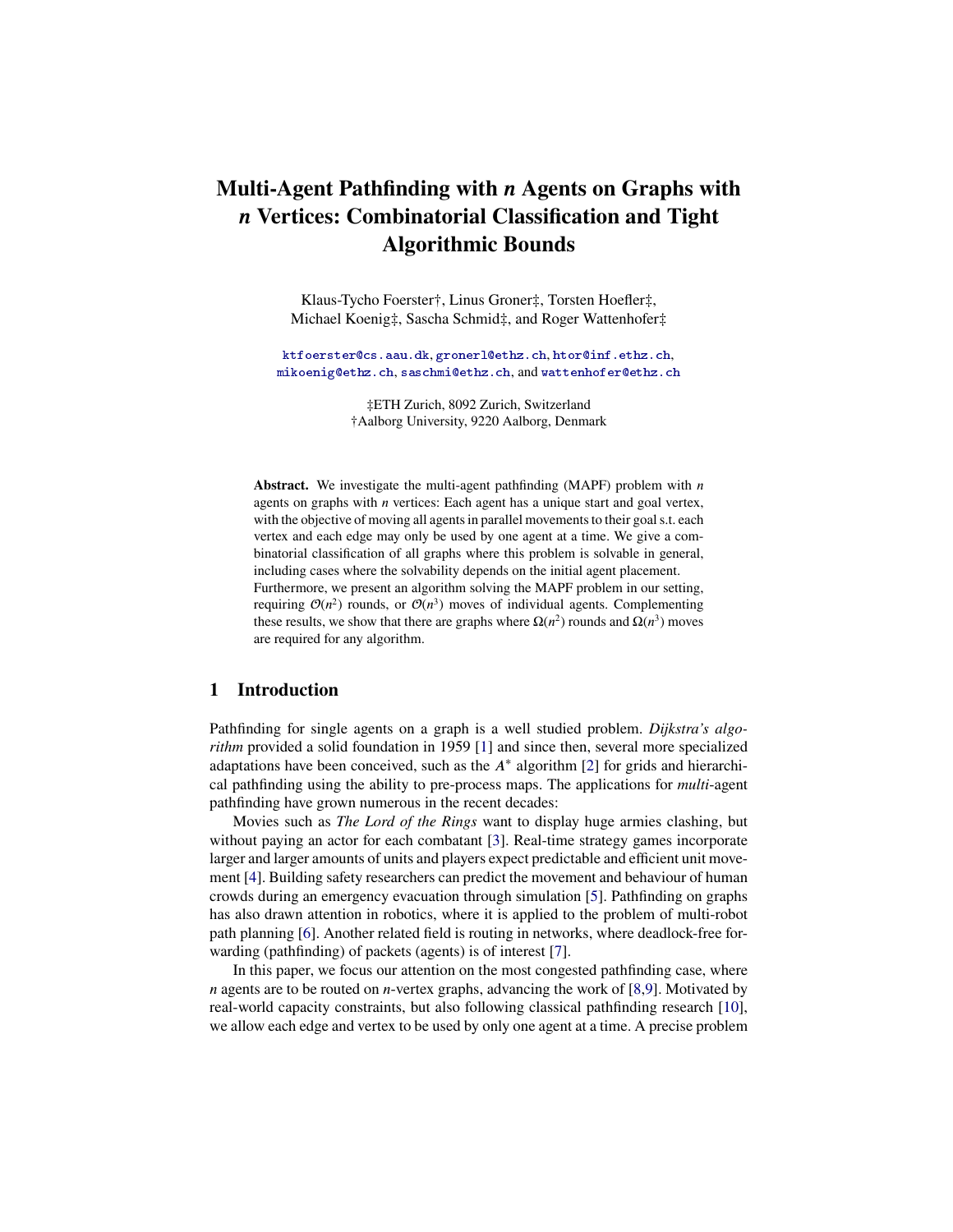definition is given in Section [2,](#page-2-0) where we formalize the multi-agent pathfinding (MAPF) problem in the form of a labeling problem. Notwithstanding, we invite the reader to first study the background Section [1.1.](#page-1-0)

A main interest of this article is on classifying graphs where the MAPF problem is generally solvable with combinatorial criteria: That is, for any two initial and desired placements of agents, is there a valid sequence of moves solving the corresponding MAPF problem?

In Section [3,](#page-4-0) we give a clear-cut combinatorial classification of all graphs where this problem is solvable in general, including cases where the solvability depends on the initial agent placement. In the subsequent Section [4,](#page-8-0) we then give an algorithm<sup>[1](#page-1-1)</sup> solving the MAPF problem in  $\mathcal{O}(n^2)$  rounds and  $\mathcal{O}(n^3)$  agent moves. Furthermore, we provide a class of graphs where any algorithm will require  $\Omega(n^2)$  rounds and  $\Omega(n^3)$  agent movements, matching our upper bounds. We conclude with a summary in Section [5.](#page-10-0)

#### <span id="page-1-0"></span>**1.1 Background**

One of the earliest scientific works on multi-agent pathfinding on graphs is by Johnson and Story [\[11\]](#page-11-10): They studied the famous *15-puzzle*, where 15 agents 1*,* 2*,*…*,* 15 are placed on a 4*x*4-grid, and only one agent may move at a time to a currently unoccupied neighboring vertex. The authors showed that exactly half of the starting positions are not solvable, if the goal is to order the agents in an increasing pattern from 1 to 15, with the lower right vertex being unoccupied, and also studied larger grids – with Wilson showing the connection to alternating groups [\[12\]](#page-11-11). In more recent times, it was shown that finding the fastest solution for feasible problems is NP-hard already on grids, cf. [\[13\]](#page-11-12), [\[14\]](#page-11-13).

The model of the 15-puzzle, where one agent moves at a time to an unoccupied neighboring vertex, has been studied by numerous people in various communities. One such piece of work that this article draws foundations and techniques from, in particular for lower bounds, is *Coordinating Pebble Motion On Graphs, The Diameter Of Permutation Groups, And Applications* by Kornhauser, Miller, and Spirakis. Two versions exist, one is the Master's Thesis of Kornhauser which is available as a technical report [\[15\]](#page-11-14). A more compact version was published at *FOCS* in 1984 [\[10\]](#page-11-9), omitting some proofs. Even though Kornhauser uses a different model where no rotations are allowed and enforcing one unoccupied node, we arrived at the same upper and lower bounds of  $O(n^3)$ , respectively  $\Omega(n^3)$  agent moves. Our proof of the  $\Omega(n^3)$  lower bound in our model is very similar to that of Kornhauser, as noted in Section [4.4.](#page-9-0) While their results are from the 1980's, Röger and Helmert [\[16\]](#page-11-15) pointed out in 2012 that these findings solve some open problems in the robotics community and are still relevant in current research.

The same model as in this article was previously studied by Yu and Rus in *Pebble Motion on Graphs with Rotations: Efficient Feasibility Tests and Planning Algorithms* [\[8\]](#page-11-7). The authors provided an algorithm to check if a graph instance is solvable, but did not give combinatorial criteria for feasibility as provided by us. Hence, they could also not provide statements about when exactly half of the MAPF problems are solvable, as we did in Section [3.3.](#page-7-0) Yu and Rus also give a MAPF algorithm, differing from our

<span id="page-1-1"></span><sup>&</sup>lt;sup>1</sup> Yu and Rus [\[8\]](#page-11-7) also give a MAPF algorithm, cf. second to last paragraph of Section [1.1.](#page-1-0)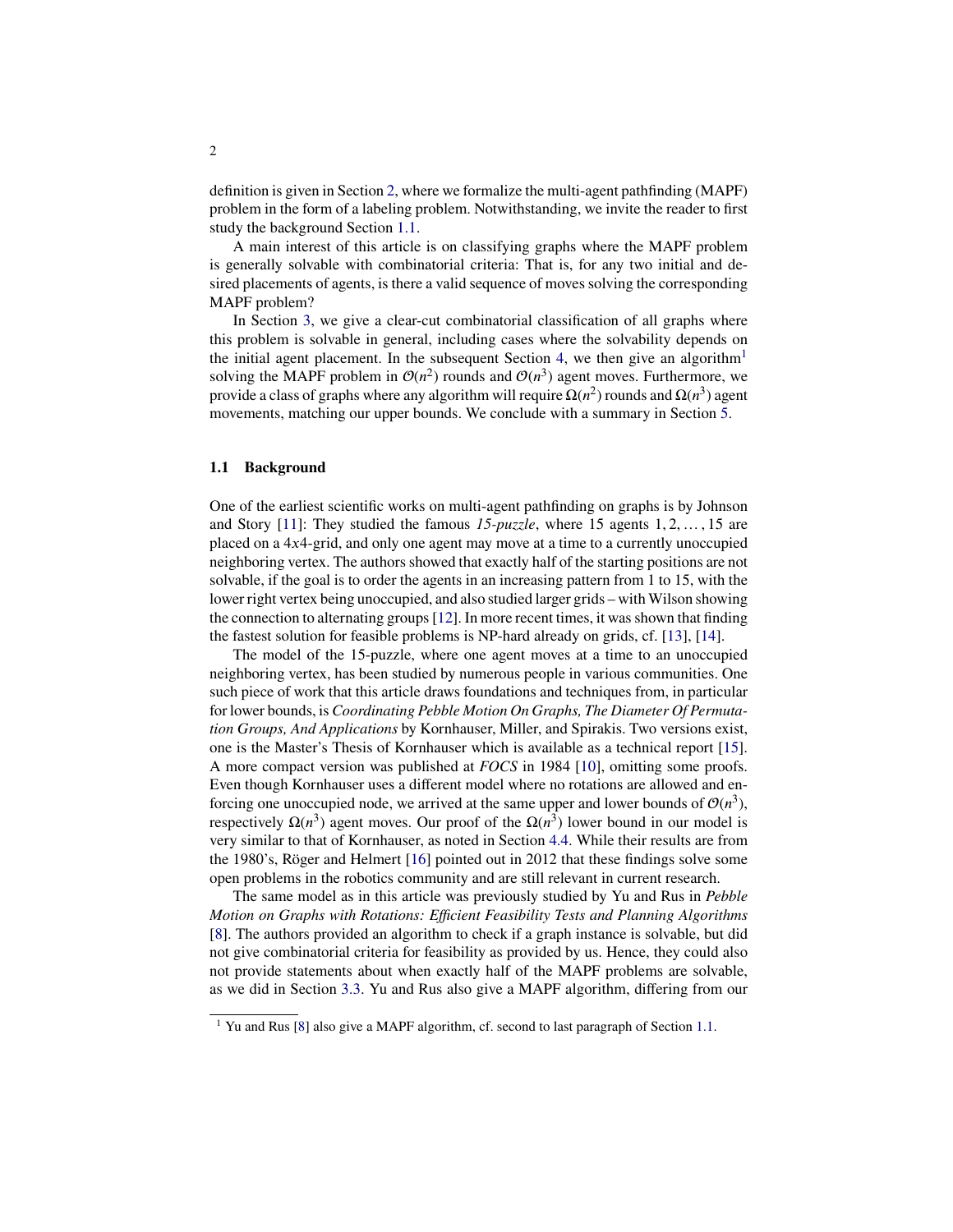methods, for which they prove an upper bound that is equivalent to our  $O(n^2)$  upper bound on the number of rotations. However, they did not show the lower bounds.

Lastly, Driscoll and Furst published a paper [\[9\]](#page-11-8) in 1983 that gives a  $O(n^2)$  upper bound on the diameter of a class of permutation groups. While Driscoll and Furst's paper does not relate permutations to multi-agent pathfinding, our problem is in said class of permutation problems, and Driscoll and Furst's upper bound directly applies to the number of rotations in our problem. Driscoll and Furst also provide a generating set that leads to a tight lower bound, however this generating set can not be related to MAPF problems in the model discussed in this article, since it relies on two-cycles as generators.

# <span id="page-2-0"></span>**2 Model**

In this section we will first formally introduce the problem of multi-agent pathfinding, before providing some mathematical preliminaries for the concepts of permutations and permutation groups. We then use these tools to reformulate the MAPF problem as a labeling problem in Section [2.1.](#page-3-0) Multi-agent pathfinding (MAPF) on a graph describes a problem where  $k$  agents are distributed on vertices of a graph  $G(V, E)$  with *n* vertices. Each agent has a destination, its goal vertex. Agents can move over edges to neighboring vertices. The problem is to find a sequence of moves, such that eventually all agents are on their goal vertex. In the problems studied here, there is always exactly one agent on each vertex, i.e.,  $k = n$ . The movement of the agents is constrained by the following rules:

- At any given time, no more than one agent can be on any vertex.
- Any edge can only be used by one agent at a time, i.e., neighboring agents may not swap places.

The only permitted moves are thus *rotations* on *graph cycles*.

**Definition 1** (rotation). In a rotation *on a graph cycle*  $v_1, \ldots, v_m$ , the agent *on a vertex*  $v_i$  *moves to the vertex*  $v_{i+1}$  *if*  $i \in \{1, ..., m-1\}$  *or the vertex*  $v_1$  *if*  $i = m$ .

To keep the terminology consistent with other works in Computer Science and Mathematics, we will be dealing with *labeled graphs* instead of *agents on graphs*:

**Definition 2** (labeling). Let  $L = \{1, 2, 3, \ldots, |V|\}$  be the set of labels. A labeling of a *graph*  $G(V, E)$  *is a bijective function*  $l: V \rightarrow L$ *.* 

Problems where objects are reordered are typically associated with the mathematical theory of *permutations* and *permutation groups*. In the following, we will give some of the basic definitions and results from those fields.

**Definition 3** (permutation). Let  $X = 1, \ldots, n$ . A permutation *is a bijective function*  $\pi: X \to X$ .

There are multiple established notations for permutations. In the *two-line notation* one writes for each element *x* in the first row its image  $\pi(x)$  in the second row:

$$
\pi = \begin{pmatrix} l_1 & l_2 & l_3 & \dots & l_{n-1} & l_n \\ \pi(l_1) & \pi(l_2) & \pi(l_3) & \dots & \pi(l_{n-1}) & \pi(l_n) \end{pmatrix}
$$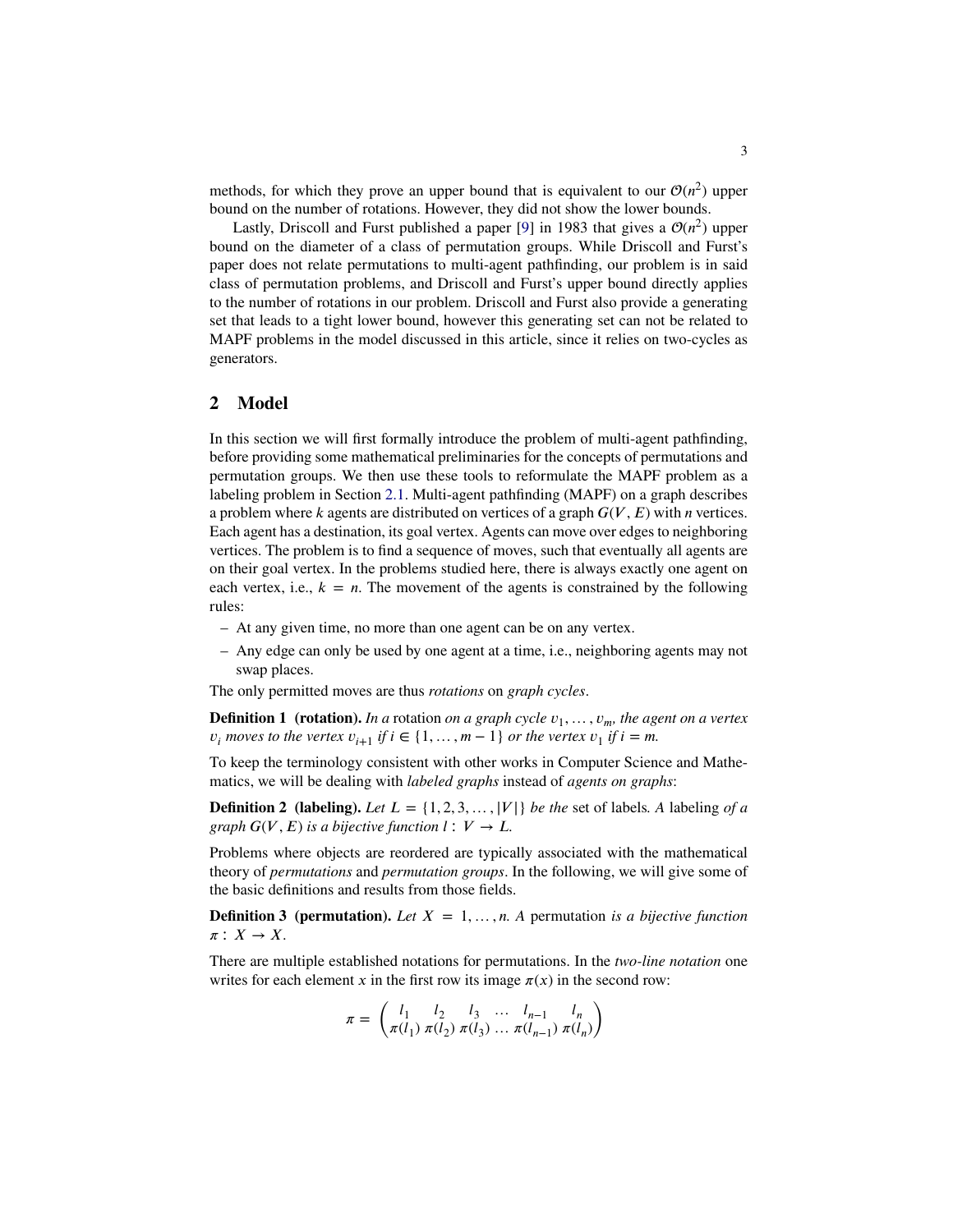The second notation used here is the *cycle notation*: Starting from some element  $x \in X$ , one writes the sequence  $\left(x \pi(x) \pi(\pi(x))\right)$ . Starting from some element  $\pi$ . The sequence is continued until  $x$  would appear again. Starting at a new element not observed yet, we do the same, and write it in a new pair of parentheses. This is repeated until every element is written down once.

*Example 1.*  $\begin{pmatrix} 1 & 2 & 3 & 4 & 5 & 6 & 7 \\ 1 & 5 & 7 & 2 & 4 & 3 & 6 \end{pmatrix}$  could be written as (1) (2 5 4) (3 7 6)

Cycles of length one are omitted, the above permutation then reads as  $(2 5 4) (3 7 6)$ . Next, a pair of labels is called an inversion, if the order of said labels is changed by the permutation.

**Definition 4** (inversion).  $(l_i, l_j)$  is an inversion of  $\pi$ , if  $l_i > l_j$  and  $\pi(l_i) < \pi(l_j)$ .

**Definition 5 (parity of a permutation).** *The* parity of a permutation *is the parity (odd or even) of the number of inversions it contains.*

**Definition 6 (composition of permutations).** *Two (and, iteratively, any number of) permutations can be* composed:  $\pi_1 \circ \pi_2 = \pi_1 \pi_2 = \pi_2(\pi_1(x)) \quad \forall x \in X$ .

The set of all permutations on  $1, \ldots, n$  with operation  $\circ$  form the group  $S_n$ . An important subgroup of  $S_n$  is the *alternating group*  $A_n$ . It is the subgroup of  $S_n$  which contains all even permutations. It contains exactly half of the  $n!$  elements of  $S_n$ . We need the following lemma to see that closure is satisfied for  $A<sub>n</sub>$ , which is proven in numerous textbooks on the subject, such as [\[17\]](#page-11-16):

<span id="page-3-2"></span>**Lemma 1.** *The composition of even permutations is even.*

We can conclude by recursion, that the composition of any number of even permutations will again result in an even permutation. The set of even permutations is thus closed under composition.

#### <span id="page-3-0"></span>**2.1 Reformulation of the MAPF problem**

The permitted operations in our model are rotations. They can be interpreted as an element of  $S_n$ . We refer to Figure [1](#page-4-1) for an introductory case explained in Example [2.](#page-3-1)

*Example 2.* If we label the bow-tie graph with labels as in Figure [1,](#page-4-1) we can write the permutations corresponding to the rotations in cycle notation, e.g.:

- <span id="page-3-1"></span>− clockwise rotation in the left cycle:  $\pi_{L^{-}} = (1\ 3\ 2) (4) (5) = (1\ 3\ 2)$ ,
- counterclockwise rotation in the right cycle:  $\pi_{R^+} = (1)(2)(3 \cdot 4 \cdot 5) = (3 \cdot 4 \cdot 5)$ ,

In fact, rotations in our model always correspond to permutation cycles. (But not all permutation cycles correspond to a valid move.) It is thus justified to reformulate the MAPF problem: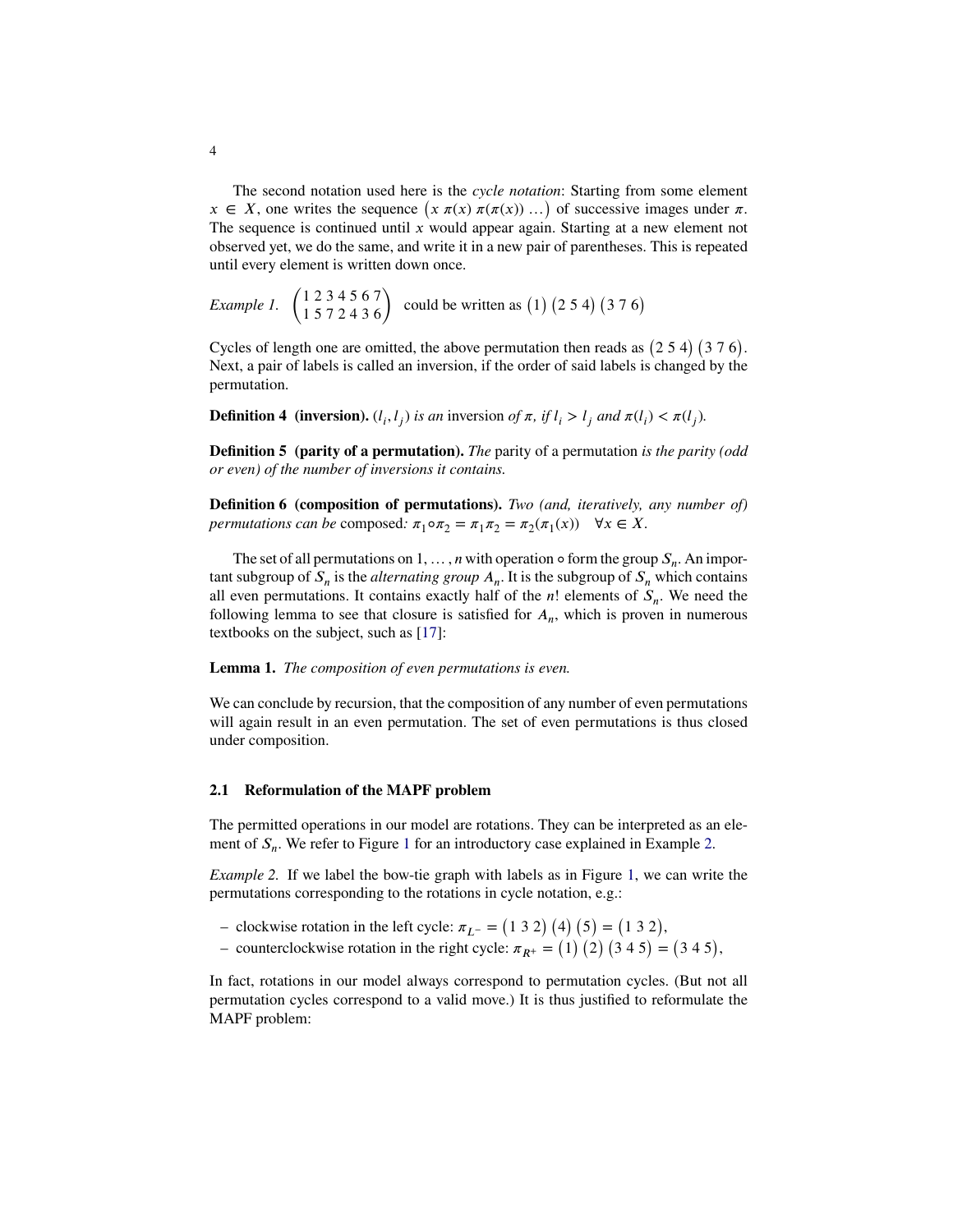**Main Idea.** Let  $\pi_{\text{goal}}$  be the permutation that represents the goal *labeling and let*  $\bar{P}_G$  *be the set of permutations that correspond to a valid rotation.*

*Find a sequence*  $\pi_{r_1}, \ldots, \pi_{r_m}$ , where $\pi_{r_i} \in P_G$  such that

<span id="page-4-5"></span><span id="page-4-4"></span>
$$
\pi_{r_1} \circ \pi_{r_2} \circ \dots \circ \pi_{r_m} = \pi_{\text{goal}} \tag{1}
$$

<span id="page-4-1"></span>

Fig. 1: Labeled bowtie graph, consisting of two odd cycles of length three.

This problem has a solution if and only if  $\pi_{\text{goal}}$  is an element of the group generated by  $P_G$ .

**Lemma 2.** *Rotations on graph cycles with even length correspond to odd permutations. Rotations on odd-length graph cycles correspond to even permutations.*

*Proof.* Rotations on graph cycles with length *i* correspond to permutation cycles of the same length *i*. It is known, cf. [\[17\]](#page-11-16), that cyclic permutations of even length correspond to odd permutations and vice-versa. Therefore odd *i* give rise to even permutations, even *i* to odd ones.  $□$ 

# <span id="page-4-0"></span>**3 Necessary and Sufficient Combinatorial Criteria for Solvability**

We will begin this section with Theorem [1,](#page-4-2) where we specify necessary and sufficient combinatorial criteria for graphs on which the MAPF problem can be generally solved.

**Definition 7.** *The MAPF problem is generally solvable on a graph G, if the MAPF prob*lem is solvable on G for any combination of an initial labeling with a goal labeling.

<span id="page-4-2"></span>**Theorem 1.** *The MAPF-problem on a graph G with*  $n \geq 2$  *vertices is generally solvable, if and only if the following conditions hold:*

- *1. 𝐺 is 2-edge-connected,*
- *2. 𝐺 contains at least two cycles,*
- *3. 𝐺 contains a cycle of even length.*

In the following Section [3.1,](#page-4-3) we address the necessity of these criteria. Then, in Section [3.2,](#page-5-0) we point out that graphs fulfilling the criteria are indeed solvable, i.e., the conditions are sufficient.

Lastly in this section, we address in Section [3.3](#page-7-0) that half of the MAPF problems are still solvable if the particular requirement that a graph must contain an even-length cycle is not satisfied.

### <span id="page-4-3"></span>**3.1 The Combinatorial Conditions in Theorem [1](#page-4-2) are Necessary**

We defer the proof of conditions 1 and 2 to the full version of this article. Condition 3 is proven in the following lemma.

Lemma 3. The MAPF-problem on a graph G is not generally solvable, if the graph does *not contain an even-length cycle.*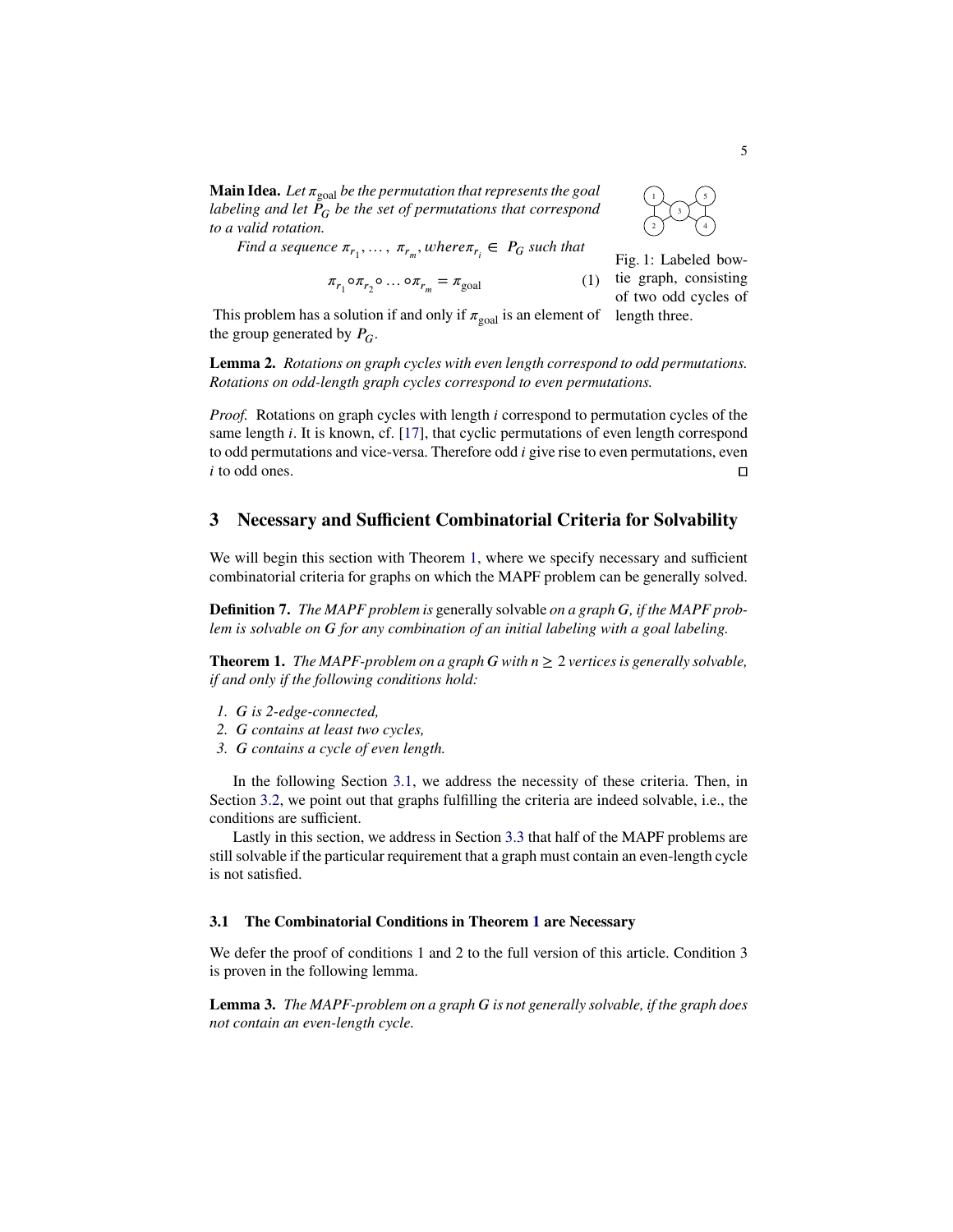*Proof.* Assume Graph *G* contains only odd-length cycles. Lemma [2](#page-4-4) then implies that all  $\pi_{r_i}$  of Equation [1](#page-4-5) are even. Using Lemma [1,](#page-3-2) we see that the permutation problem can not be solved for odd  $\pi_{\text{goal}}$  and we will always stay in  $A_n$ . . *⊓⊔*

In fact, as we will see in Section [3.3,](#page-7-0) all problems corresponding to even  $\pi_{\text{goal}}$  are solvable, when this last constraint is not satisfied. That is, exactly half of all problems are still solvable in that case.

### <span id="page-5-0"></span>**3.2 The Combinatorial Conditions in Theorem [1](#page-4-2) are Sufficient**

In this section, we show that the MAPF problem on the graphs specified in Theorem [1](#page-4-2) are indeed generally solvable. We will show that on such graphs it is possible to exchange any two labels while leaving all other labels unaffected. In terms of permutations this amounts to being able to express 2-cycles as a sequence of the permutations corresponding to the permitted rotations. (cf. our main idea). Since the set of all 2-cycles generates  $S<sub>n</sub>$  (cf. [\[17\]](#page-11-16)), this will conclude the proof of Theorem [1.](#page-4-2)

### **3.2.1 Swapping two Labels in a Generally Solvable Graph**

### **Lemma 4.** *Let*

$$
\pi_{a \times b}(x) = \begin{cases} b & \text{if } x = a \\ a & \text{if } x = b \\ x & \text{otherwise} \end{cases} \qquad \pi_{(l_1, l_2) \to (s_1, s_2)}(x) = \begin{cases} s_1 & \text{if } x = l_1 \\ s_2 & \text{if } x = l_2 \\ x' & \text{otherwise} \end{cases}
$$

where  $x'$  in  $\pi_{(I_1,I_2)\to(s_1,s_2)}$  is arbitrary, with the constraint that  $\pi_{(I_1,I_2)\to(s_1,s_2)}$  is bijective. *Then,*

<span id="page-5-1"></span>
$$
\pi_{l_1 \times l_2} = \pi_{(l_1, l_2) \to (s_1, s_2)} \pi_{s_1 \times s_2} \pi_{(l_1, l_2) \to (s_1, s_2)}^{-1}
$$
\n(2)

*Proof.* To make notation less cumbersome, we will denote  $\pi_{(l_1,l_2)\to(s_1,s_2)}$  by  $\pi$ . The right hand side of Equation [2](#page-5-1) can be rewritten as  $\pi \pi_{s_1 \times s_2} \pi^{-1} = \pi^{-1}(\pi_{s_1 \times s_2}(\pi(x)))$ . We distinguish cases:

**Case**  $x \neq l_1 \land x \neq l_2$ : Then,  $\pi(x) = x'$ . Since  $x' \neq s_1$  and  $x' \neq s_2$  we have  $\pi_{s_1 \times s_2}(x') =$  $x'$ . We can then plug these values in as follows:

$$
\pi^{-1}(\pi_{s_1 \times s_2}(\pi(x))) = \pi^{-1}(\pi_{s_1 \times s_2}(x')) = \pi^{-1}(x') = x
$$

**Case**  $x = l_1$ :  $\pi(l_1) = s_1$  and  $\pi_{s_1 \times s_2}(s_1) = s_2$ :

$$
\pi^{-1}(\pi_{s_1 \times s_2}(\pi(x))) = \pi^{-1}(\pi_{s_1 \times s_2}(s_1)) = \pi^{-1}(s_2) = l_2
$$

**Case**  $x = l_2$ : analogously

In all cases, we have 
$$
\pi^{-1}(\pi_{s_1 \times s_2}(\pi(x))) = \pi_{l_1 \times l_2}(x)
$$
, concluding the proof.  $\Box$ 

In other words, if we can swap a specific pair of labels  $(s_1$  and  $s_2)$  without affecting other labels, and we are able to move any pair of labels ( $l_1$  and  $l_2$ ) to the position of the aforementioned labels, we can effectively swap any two labels by means of Equation [2.](#page-5-1) It remains to prove that we can express some  $\pi_{(l_1,l_2)\to(s_1,s_2)}$  and the suitable  $\pi_{s_1\times s_2}$  for any  $l_1$  and  $l_2$  by means of the permitted rotations.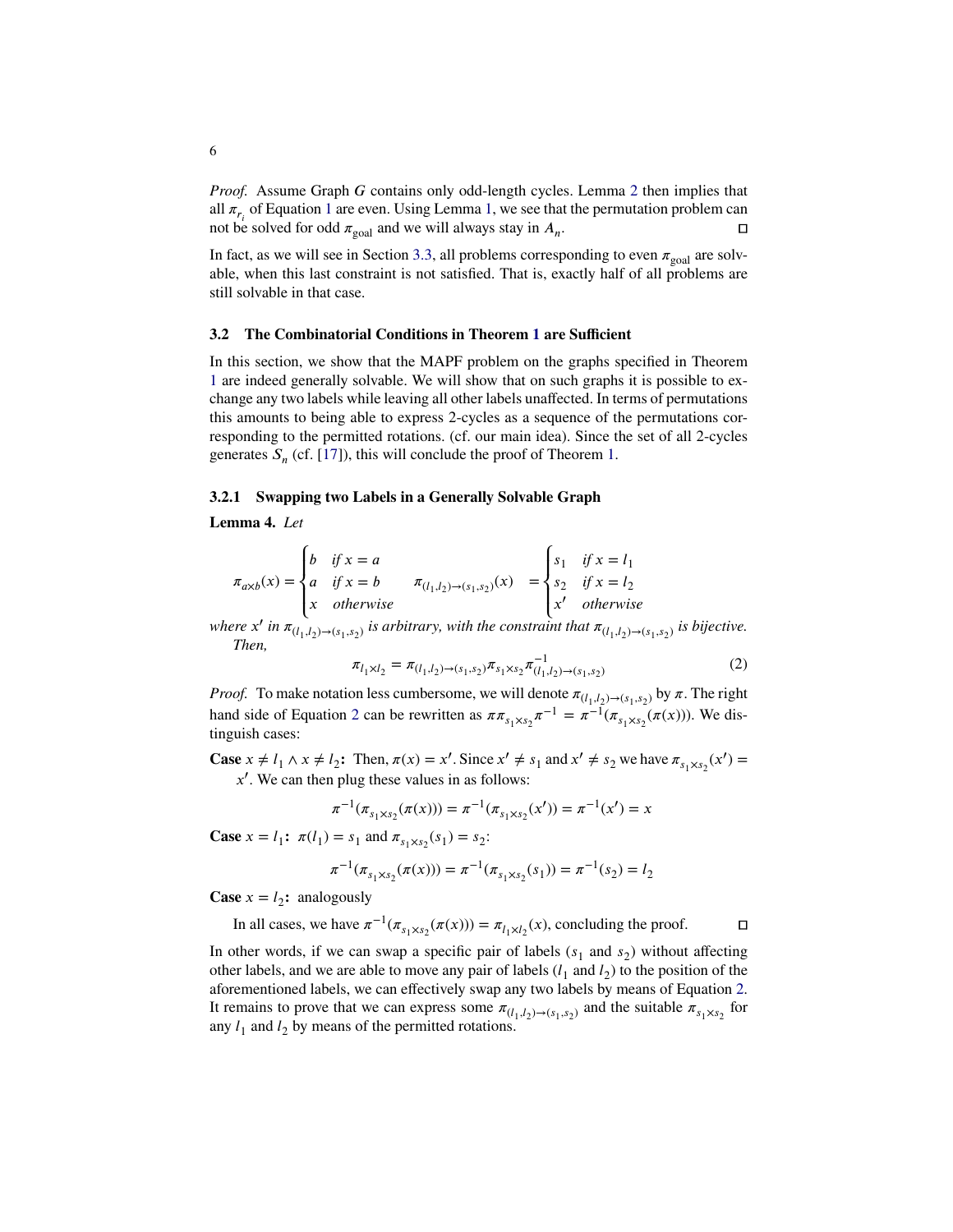**Lemma 5.** For any cycle  $c_1$  in a graph that is 2-edge-connected with at least two cycles, *one of the following two options holds:*

- *1. There is a cycle 𝑐*<sup>2</sup> *with which it shares exactly one vertex or*
- 2. *There are 2 vertices in*  $c_1$  *with 3 vertex-disjoint paths between them.*

The proof of this lemma is deferred to the full version of this article. According to this lemma, finding  $\pi_{s_1 \times s_2}$  for all 2-edge-connected graphs can be done by finding  $\pi_{s_1 \times s_2}$  in each of the stated cases. We will now demonstrate how swapping is possible in either case.

**3.2.2 Swapping Labels in Cycles Sharing Exactly One Vertex** Let  $C_{n_l,n_r}$  denote a graph consisting of two cycles, with sizes  $n_l$  and  $n_r$ , respectively, that share exactly one vertex. As there are two cycles, four operations are permitted, namely rotations in both directions on either cycle.  $\pi_{L}$ <sup>−</sup> denotes the permutation associated with a clockwise rotation in the left cycle,  $\pi_{L^+}$  the permutation associated with a counterclockwise rotation in the left cycle.  $\pi_{R^+}$  and  $\pi_{R^-}$  are the analogous counterparts in the right cycle. Algorithm [1](#page-7-1) describes a procedure to swap the labels  $l_1$  and  $m$  in  $C_{n_l, n_r}$ .

# **Lemma 6.** *If*  $n_l$  *is even, Algorithm [1](#page-7-1) terminates.*

*Proof.* The permutations associated with the basic rotations that we use can readily be written down in cycle notation:

$$
\pi_{L^{-}} = (l_1 \ m \ l_{n_1-1} \dots l_2) \quad \pi_{R^{+}} = (r_1 \ r_2 \ \dots \ r_{n_r-1} \ m) \quad \pi_{R^{-}} = (r_1 \ m \ r_{n_r-1} \dots r_2)
$$

Building on these, we can write down the composed permutations of the algorithm:

$$
\pi_{\text{init}} = \pi_{R^-} \pi_{L^-} \pi_{L^-} \pi_{R^+} \pi_{L^-}
$$
\n
$$
= \begin{pmatrix}\n l_1 & l_2 & l_3 & l_4 & l_5 & l_6 & l_7 & \dots & l_{n_l - 3} & l_{n_l - 2} & l_{n_l - 1} & m & r_1 & r_2 & r_3 & \dots & r_{n_r - 2} & r_{n_r - 1} \\
 l_{n_l - 2} & r_1 & m & l_1 & l_2 & l_3 & l_4 & \dots & l_{n_l - 6} & l_{n_l - 5} & l_{n_l - 4} & l_{n_l - 1} & l_{n_l - 3} & r_2 & r_3 & \dots & r_{n_r - 2} & r_{n_r - 1}\n\end{pmatrix}
$$

$$
\pi_{\text{step}} = \pi_{R^-} \pi_{L^-} \pi_{R^+} \pi_{L^-}
$$
\n
$$
= \begin{pmatrix}\n l_{n_l - 2} & r_1 & m & l_1 & l_2 & l_3 & l_4 & \dots & l_{n_l - 6} & l_{n_l - 5} & l_{n_l - 4} & l_{n_l - 1} & l_{n_l - 3} & r_2 & r_3 & \dots & r_{n_r - 2} & r_{n_r - 1} \\
 l_{n_l - 4} & l_{n_l - 2} & l_{n_l - 1} & r_1 & m & l_1 & l_2 & \dots & l_{n_l - 8} & l_{n_l - 7} & l_{n_l - 6} & l_{n_l - 3} & l_{n_l - 5} & r_2 & r_3 & \dots & r_{n_r - 2} & r_{n_r - 1}\n \end{pmatrix}
$$

Assuming  $n_l$  is even,  $\pi_{\text{step}}$  reads in cycle notation:

$$
\pi_{\text{step}} = (l_1 \; r_1 \; l_{n_1-2} \; l_{n_1-4} \; \dots \; l_2 \; m \; l_{n_1-1} \; l_{n_1-3} \; \dots \; l_3)
$$

We left out out  $\frac{n_l}{2}$  – 4 labels with each "...", namely  $l_i$ 's with even *i* in the left case and with odd *i* in the the right. Note that the labels  $l_1, \ldots, l_{n_l-3}$  always take the place of the label with an index that is larger by 2. If  $n_l$  was odd,  $n_l - 1$  would be even and  $l_{n_l-1}$ would be in the cycle much earlier, such that not all labels would be in the same cycle.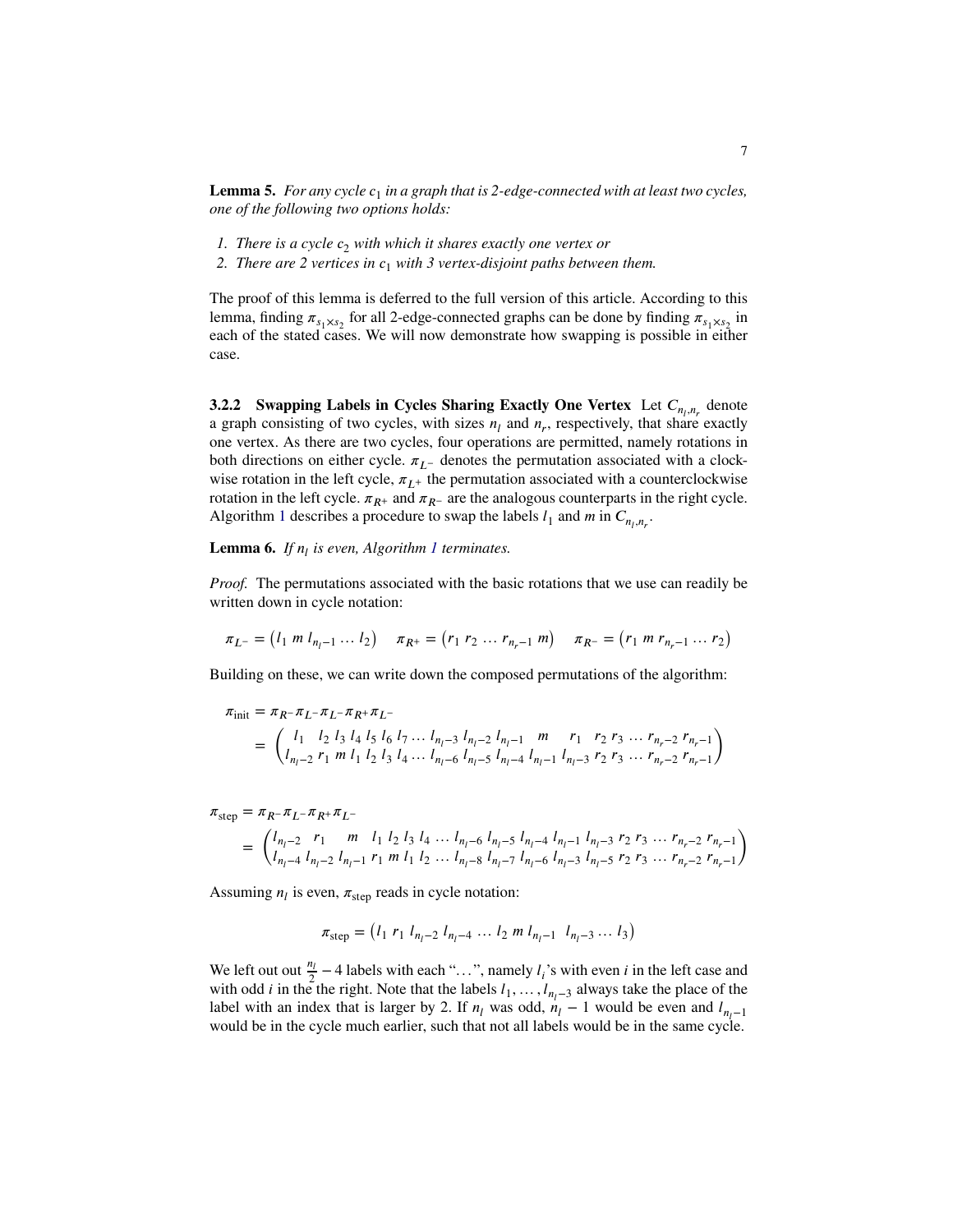Applying a cyclic permutation *k*-fold has step the labels *k* steps forward in the order of the cycle. For each label  $x$  in the permutation cycle we can count  $k$  positions to the right in the cyclic representation of  $\pi_{\text{step}}$  to find  $\pi_{\text{step}}^k(x)$ . In this way, we find  $\pi$  $\frac{n_l}{2} - 1$ <br>step :

$$
\pi_{\text{step}}^{\frac{n_l}{2}-1} = \begin{pmatrix} l_{n_l-2} & r_1 & m l_1 l_2 l_3 l_4 & \dots & l_{n_l-6} l_{n_l-5} l_{n_l-4} l_{n_l-1} l_{n_l-3} r_2 r_3 & \dots & r_{n_r-2} r_{n_r-1} \\ m & l_2 l_3 l_4 l_5 l_6 l_7 & \dots & l_{n_l-3} l_{n_l-2} l_{n_l-1} l_1 & r_1 & r_2 r_3 & \dots & r_{n_r-2} r_{n_r-1} \end{pmatrix}
$$

We've written down  $\pi$  $\frac{n_l}{2}$ <sup>-1</sup> such that it is easy to see that

$$
\pi_{\text{init}} \pi_{\text{step}}^{\frac{n_l}{2}-1} = \begin{pmatrix} l_1 \ l_2 \ l_3 \ l_4 \ l_5 \ l_6 \ l_7 \ \cdots \ l_{n_l-3} \ l_{n_l-2} \ l_{n_l-1} \ m \ r_1 \ r_2 \ r_3 \ \cdots \ r_{n_r-2} \ r_{n_r-1} \\ m \ l_2 \ l_3 \ l_4 \ l_5 \ l_6 \ l_7 \ \cdots \ l_{n_l-3} \ l_{n_l-2} \ l_{n_l-1} \ l_1 \ r_1 \ r_2 \ r_3 \ \cdots \ r_{n_r-2} \ r_{n_r-1} \end{pmatrix}
$$

Which is our goal permutation. That is, after  $\frac{n_l}{2} - 1$  repetitions of the loop in Algorithm [1,](#page-7-1) we are at the desired configuration, and the algorithm terminates. *⊓⊔*

| <b>Algorithm 1:</b> Swapping                                              |
|---------------------------------------------------------------------------|
| Two Labels in $C_{n_l,n_r}$                                               |
| $\pi := \pi_{R^-} \pi_{L^-} \pi_{L^-} \pi_{R^+} \pi_{L^-}$                |
| $\pi_{\text{step}} := \pi_{R^-} \pi_{L^-} \pi_{R^+} \pi_{L^-}$            |
| while $\pi \neq \pi_{\text{goal}}$ do<br>$ \pi  := \pi \pi_{\text{step}}$ |
|                                                                           |

**3.2.3 Swapping Labels in a Cycle Containing 2 Vertices with Three Paths Between Them** In the case when there are two vertices with three vertexdisjoint paths between them, swapping two labels is simpler, and possible with just 3 rotations. One possibility of performing such a swap is illustrated in Figure [2.](#page-8-1)

<span id="page-7-1"></span>**3.2.4** Travelling to Swapspot It remains to express  $\pi_{(l_1, l_2) \to (s_1, s_2)}$  for any  $l_1, l_2, s_1$  and  $s_2$ , where the initial vertices of  $s_1$  and  $s_2$  are neighbors. We will do this in two phases. First, we move  $l_1$  and  $l_2$  such that they are neighbors. Then, these neighbors are moved to the place where they can be swapped. For details, we refer to the full version.

#### <span id="page-7-0"></span>**3.3 Solvable Problems on not Generally Solvable Graphs**

We have now specified the class of graphs on which the MAPF problem is generally solvable. On those that are not generally solvable, some problems are still solvable. In the cases where a graph is not 2-edge connected, one can consider each 2-edge connected component separately, as no label can cross bridges. The solvable problems are then those where the labels only travel within subgraphs that fulfill the constraints of Theorem [1.](#page-4-2) Another case is when there is only one cycle present, where the solvable problems are exactly those obtained by rotations on this cycle.

However, if a graph is still 2-edge connected and contains at least two cycles, but only contains cycles of odd length, a more interesting observation can be made. In fact, exactly half of the problems can still be solved. In Section [3.2](#page-5-0) we presented a method to express 2-cycles as a sequence of the permitted rotations. Without the presence of even cycles, it is possible to express 3-cycles with a very similar method. Recall that 3-cycles are a generating set of the alternating group  $A_n$ , which contains half of the elements of  $S_n$ . The details of 3-cycling are deferred to the full version.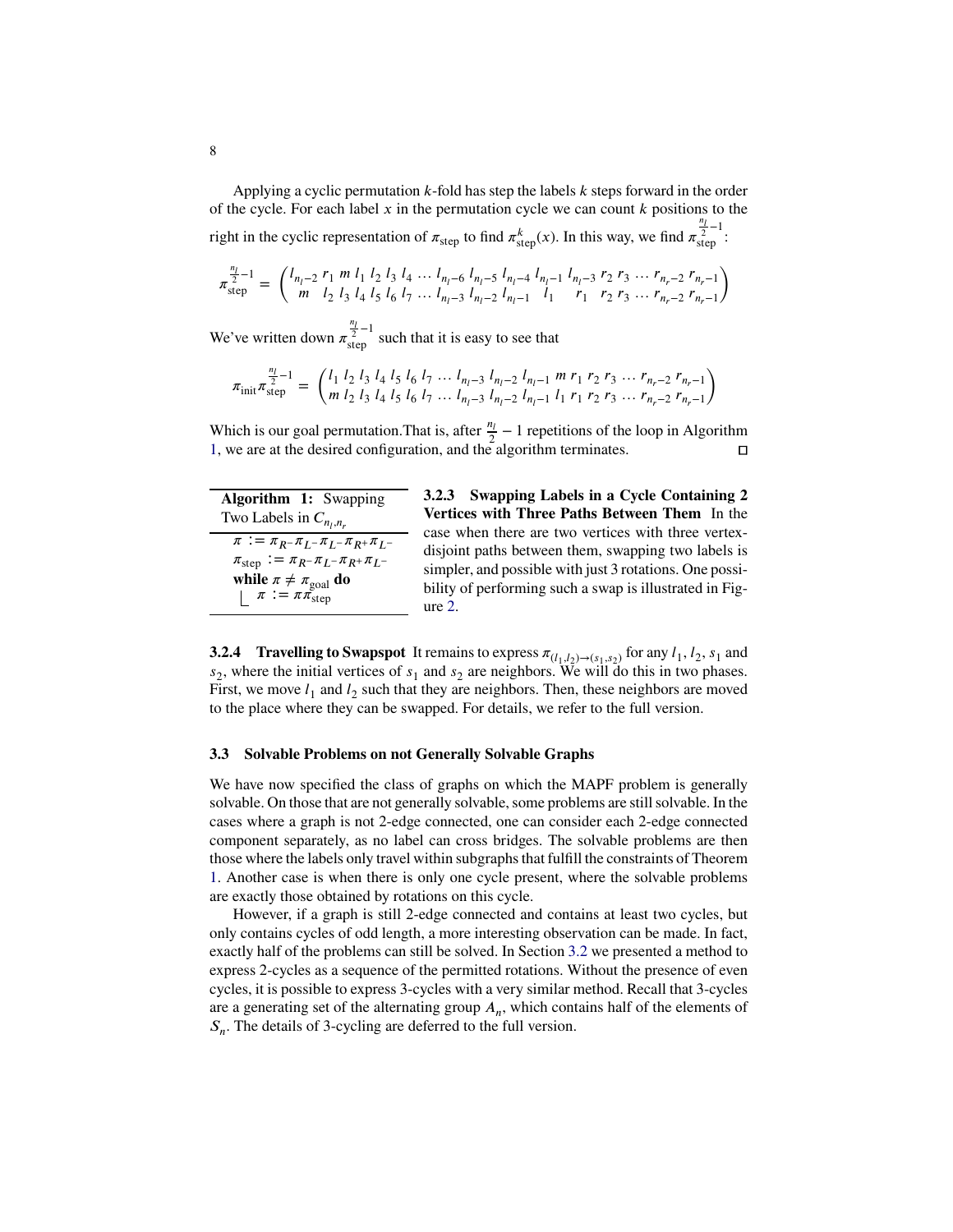### <span id="page-8-0"></span>**4 Algorithms, Lower and Upper Bounds**

In this section, we use the mechanisms studied so far to construct an algorithm that solves the MAPF problem in  $O(n^3)$  label movements and  $O(n^2)$  rotations. We will also present a class of graphs, on which the MAPF problem cannot be solved with less than  $\Omega(n^3)$  label movements and  $\Omega(n^2)$  rotations, meaning that our algorithm is optimal in terms of the asymptotic number of operations in the worst case.

<span id="page-8-1"></span>

(c) After outside rotation (d) After bottom rotation

Fig. 2: Swapping in graphs with two vertices with three vertex-disjoint paths between them.

#### **4.1 Complexity Measures**

The complexity of a solution to the problem can be described in different ways. In this chapter we will investigate the complexity with respect to three related measures. An upper bound on the length of the sequence of permutations found by the algorithm is given in all three measures, and and a class of graphs is given on which these upper bounds for all three measures are tight in an asymptotic sense.

One way of describing the complexity of a solution is that of the total number of *rotations*. In this case, every rotation increases the complexity by one. This is effectively the length of the sequence found in our main idea. For some problem instances, rotations can be performed in parallel. On these problems, measuring the complexity with the number of rotations might not give a good representation of the running time. The number of *rounds* thus can be used as a second measure. However, the algorithms used in this paper never use the possibility of parallel rotations. Therefore here, the number of rotations equals the number of rounds. As we will see, our lower bounds are tight regardless. Lastly, the number of *label movements* is studied. That is, the number of rotations a label was involved in, summed up over all labels.

### <span id="page-8-2"></span>**4.2 The Algorithm**

We have established the notions of swapping and 3-cycling labels. Using these mechanisms we can directly build an algorithm:

- 1. As long as there are labels in the wrong place, pick one wrongly placed label, say *a*. Then, pick the label *b* :=  $\pi_{\text{goal}}(a)$ .
- 2. Set *c* to be an arbitrary incorrectly placed label such that  $a \neq c$  and  $\pi_{\text{goal}}(a) \neq c$ . If no such *c* can be found, *a* and *b* are the only wrongly placed labels left, and we swap them. If swapping is not possible, the problem is not solvable. (Since the solution is only one swap away,  $\pi_{\text{goal}}$  is not in  $A_n$ .)
- 3. If a *c* is found, 3-cycle *a*, *b* and *c*. Since this only moves wrongly placed labels, and fixes the position of *a*, this decreases the overall number of wrongly placed labels by at least one.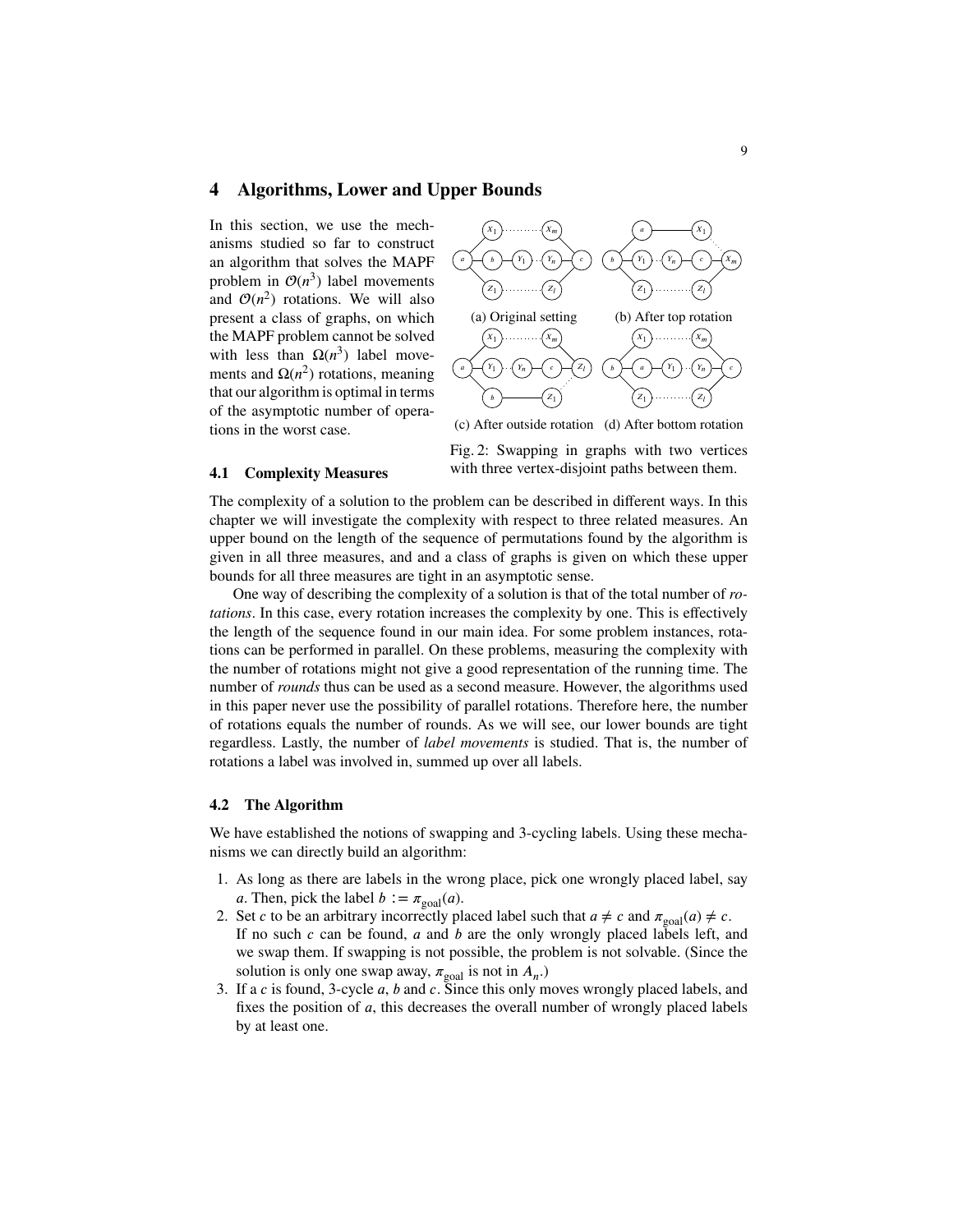4. Repeat until all labels are at the right place.

Note that by better choices of *a*,*b* and *c*, we can fix at least two labels with every 3-cycle. However, this leads to a sequence of operations of the same asymptotic length.

### **4.3 Upper Bound on Number of Operations**

<span id="page-9-1"></span>**Lemma 7.** *Swapping two labels and 3-cycling three labels without affecting any other labels both take*  $O(n)$  *rotations.* 

For a full proof, we refer to the full article. The gist is that there is a constant number of steps involved, each with a complexity in  $O(n)$  rotations. These complexities are mainly determined by the lenght of paths and cycles in the graph.

**Theorem 2.** The Algorithm described in Section [4.2](#page-8-2) terminates in  $\mathcal{O}(n^2)$  rotations,  $\mathcal{O}(n^2)$ *rounds and*  $O(n^3)$  *label movements.* 

*Proof.* Since on *n* labels and *n* vertices, there can be at most *n* wrongly placed labels, and we fix at least one with every 3-cycle and every swap, we will need at most  $n$  such operations. In other words, the added number of 3-cycles and swaps performed is in  $\mathcal{O}(n)$ .

We have seen in Lemma [7](#page-9-1) that both swapping and cycling take  $\mathcal{O}(n)$  rotations. Having  $\mathcal{O}(n)$  swaps or cycling operations costing  $\mathcal{O}(n)$  rotations each, we get the claimed overall bounds of  $O(n^2)$  rotations. Clearly, each rotation moves at most *n* labels, which directly implies the upper bound of  $O(n^3)$  label movements.

The worst case in terms of number of rounds, is when all rotations are done sequentially. Therefore, an upper bound on the number of rotations is also an upper bound on the number of rounds. I.e., the upper bound of  $O(n^2)$  rotations directly implies an upper bound of  $O(n^2)$ ) rounds. *⊓⊔*

### <span id="page-9-0"></span>**4.4 Lower Bound on Number of Operations**

We will now give a class of graphs and a MAPF problem on which any algorithm takes at least  $\Omega(n^2)$  rotations,  $\Omega(n^2)$  rounds and  $\Omega(n^3)$  label movements, providing lower bounds that are asymptotically tight. The class of graphs is the same as Kornhauser et al. [\[10\]](#page-11-9) used for their model.

Fig. 3: Graph  $LB<sub>n</sub>$  for the proof of the lower bound

<span id="page-9-2"></span> $1 \quad$   $-1 \quad 2$ 

⌊ *𝑛* 2 ⌋

⌊ *𝑛* 2  $\mathbf{I}$ 

 $n \rightarrow 4$   $n-1$   $\cdots$   $\left(\left|\frac{n}{2}\right|+2\right)$ 

⌊ *𝑛* 2 ⌋ + 1

Consider the graph of Figure [3,](#page-9-2) that is the

cyclic graph on *n* vertices with an added edge between the  $\frac{1}{2}$  $\frac{n}{2}$ ]-th and the  $\lfloor \frac{n}{2} \rfloor$  $\frac{n}{2}$  + 2 ] -th vertex. We denote this graph by  $LB_n$ .

### <span id="page-9-3"></span>**4.4.1 Rotations and Rounds**

**Lemma 8.** *There is a MAPF problem on*  $LB_n$  *for which any solution requires*  $\Omega(n^2)$ *rotations.*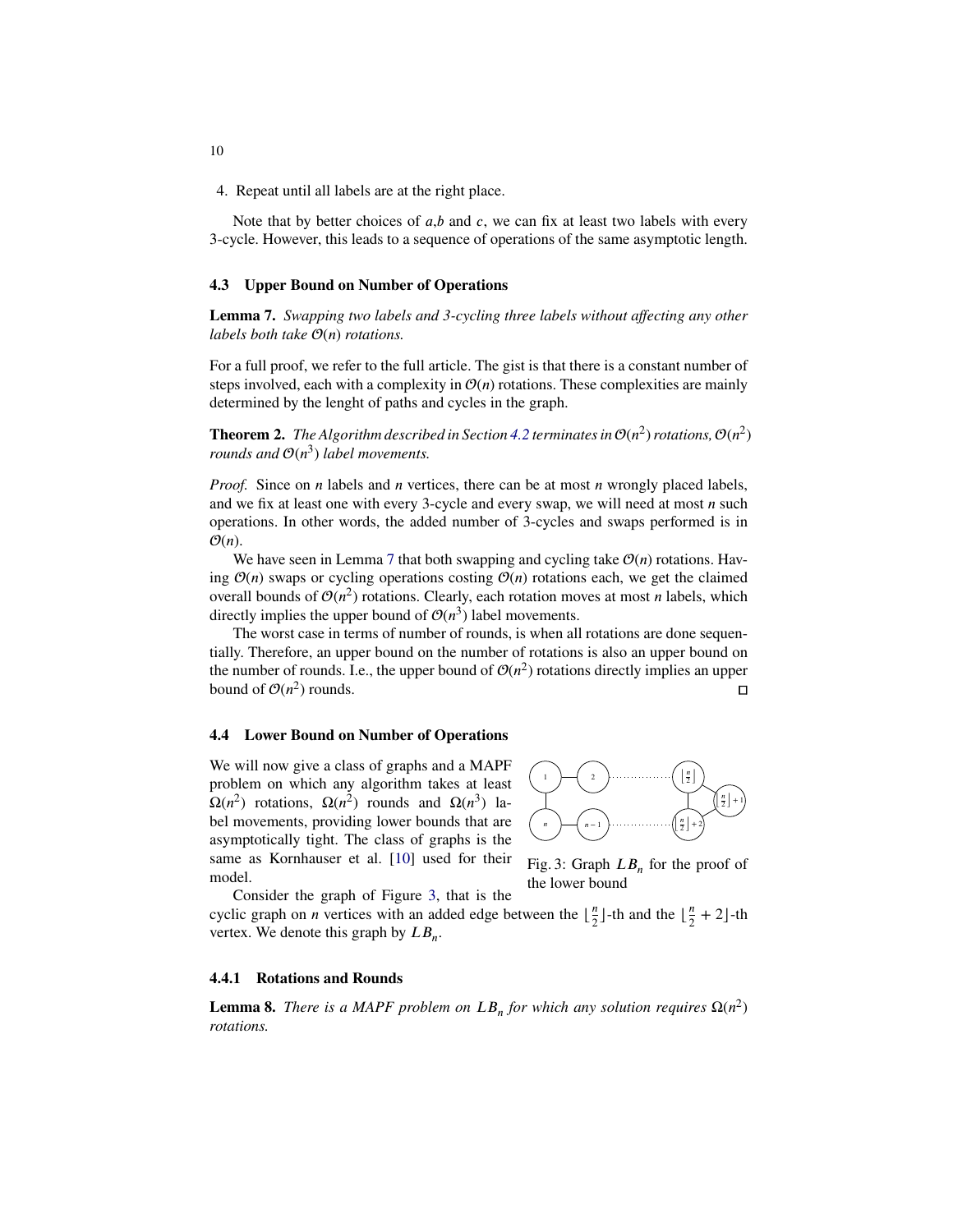*Proof.* Assume *n* to be odd. We define  $d_i$  to be the *semi-circular distance* between label  $i$  and label  $i + 1$ . The semi-circular distance is the shortest path between the labels on the cyclic graph, that does not use the added edge. The  $d_i$  are maximal for  $d_i = \lfloor \frac{n}{2} \rfloor$  $\frac{n}{2}$ , and are at least 1.

Following Kornhauser [\[10\]](#page-11-9), we define the notion of *entropy* as  $E = \sum_{i=1}^{\lfloor \frac{n}{2} \rfloor} d_i$ . We chose an initial labeling, for which  $E = \frac{1}{2}$  $\frac{n}{2}$ <sup>2</sup>, with our goal configuration having  $E =$  $\frac{n}{2}$  $\frac{n}{2}$ ]. There are six permitted operations on  $LB_n$ : A rotation on the outer cycle, denoted by *A*, a rotation on the cycle  $\left(\frac{n}{2}\right)$  $\frac{n}{2}$ ]  $\lfloor \frac{n}{2} \rfloor + 1$   $\lfloor \frac{n}{2} \rfloor$  $\frac{n}{2}$   $\left(1 + 2\right)$ , denoted by *B* and a rotation on the cycle not including  $\lfloor \frac{n}{2} \rfloor$  $\frac{n}{2}$  | + 1, denoted by *C*, as well as their respective inverses  $A^{-1}$ ,  $B^{-1}$  and  $C^{-1}$ . We can study the effect of the three operations on the entropy. Clearly, *A* and  $A^{-1}$  do not change the entropy. Rotating *B* or *C* can only change the  $d_i$  that include the labels on vertices  $\lfloor \frac{n}{2} \rfloor$  $\frac{n}{2}$ ],  $\lfloor \frac{n}{2} \rfloor$  $\frac{n}{2}$   $\frac{1}{2}$  + 1 and  $\frac{n}{2}$  $\frac{n}{2}$  + 2, and by at most 2 each. Each rotation thus decreases *E* by at most 12. Having  $\overline{E} = \lfloor \frac{n}{2} \rfloor$  $\frac{n}{2}$ <sup>2</sup> at the beginning and  $E = \lfloor \frac{n}{2} \rfloor$ <sup>2</sup>  $\frac{n}{2}$  at the goal configuration, we can say that we need at least  $\frac{\lfloor \frac{n}{2} \rfloor^2 - \lfloor \frac{n}{2} \rfloor}{\lfloor 2 \rfloor}$  ∈  $\Omega(n^2)$  operations.  $\Box$ 

**Lemma 9.** *There is a MAPF problem on*  $LB_n$  *for which any solution requires*  $\Omega(n^2)$ *rounds.*

*Proof.* Since all three cycles in  $LB_n$  pairwise share vertices, only one rotation can be performed at a time. Therefore, the lower bound on the number of rotations from Lemma [8](#page-9-3) is also a lower bound for the number of rounds. *⊓⊔*

**4.4.2 Label Movements** We now look at the number of label movements.

**Lemma 10.** *There is a MAPF problem on*  $LB_n$  *where any solution requires*  $\Omega(n^3)$  *label movements.*

*Proof.* We can assume that in an optimal solution, no more than one consecutive operation is performed on cycle B. (Since, e.g.,  $BB$  can be replaced by  $B^{-1}$ ,  $B^{-1}B$  by doing nothing at all, consecutive operations on *B* indicate non-optimal solutions.) We thus know, that after each operation on *B*, there will be one on either *A* or *C*. Thus, if there are *m* operations, at least  $\frac{1}{2}$  $\frac{2^m}{2}$  operations are performed on *A* and *C*. Those require at least  $n - 1$  label movements. (Namely, if *C* is moved.) As any solution will use at least  $\Omega(n^2)$  rotations, so will a solution that is optimal with respect to label movements. Hence,  $(n-1)\left\lfloor \frac{\Omega(n^2)}{2} \right\rfloor$  $\left[\frac{n^2}{2}\right]$   $\in$  Ω(*n*<sup>3</sup>) is a lower bound for the number of label movements. <del>□</del>

### <span id="page-10-0"></span>**5 Conclusion**

We studied combinatorial classifications and algorithms for the multi-agent pathfinding (MAPF) problem on graphs *G* with *n* agents. We proved that the MAPF problem is only generally solvable, if the graphs *G* are 2-edge-connected, contain at least two cycles, and contain at least one cycle of even length. Should the last of these three combinatorial conditions be violated, we showed that exactly half of the MAPF problems on these graphs are solvable.